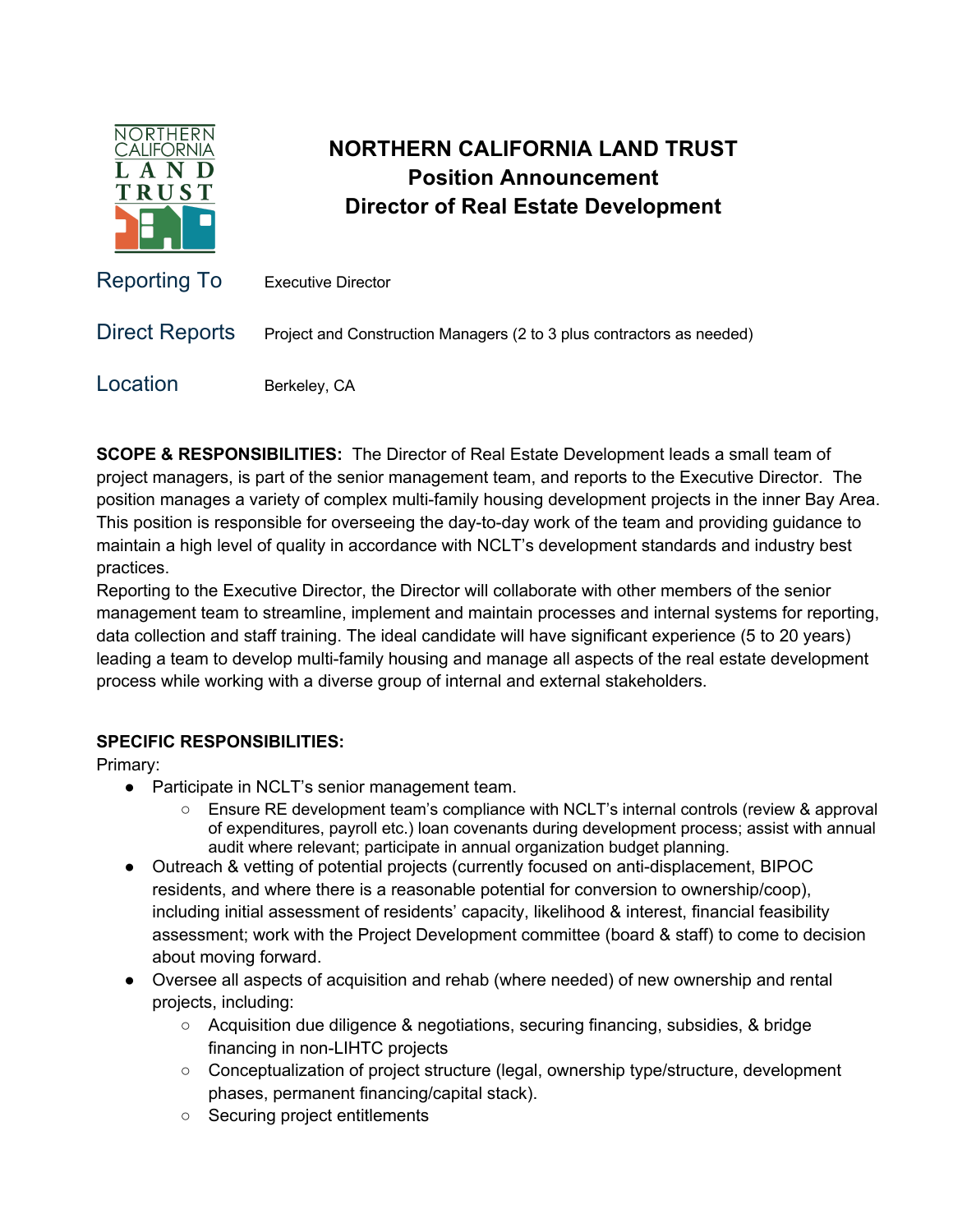- Creating & controlling project development budgets with support from Project Management staff.
- Pre-development & rehab process: supervising/collaborating with NCLT project managers in all phases of work, through to close-out.
- Working with property & asset management staff to create deal book & project asset management (AM) manuals, and incorporating long-term AM needs into rehab plan.
- Staying up to date on available and prospective financing and subsidy sources for project capital, for a variety of property types (single family home, multi-family residential, and occasionally commercial sites and new construction).
- Office Redevelopment Project (CEC funded design grant) NCLT is in the pre development phase of redeveloping its current office building into a mixed- use building with 50 units of CLT based condo & co-op units.

Supporting/Collaborative Role:

- Policy work work with Policy Director and Executive Director to prioritize the most important items within the following:
	- Financial & subsidy policy work Participate in working groups focused on crafting policy and criteria for subsidy and loan programs (state, regional & local) to advance the CLT model and NCLT project needs.
	- Development policy work Participate in local/regional housing policy tables for developers, representing needs of CLTs and NCLT specifically. Provide advice on development related aspects of policy initiatives that NCLT is directly supporting (such as the Tenant Opportunity to Purchase Act and real estate tax reform for CLT projects). Review and give feedback on key white papers/reports.
	- Public Comment Occasionally testify before city councils, state legislative bodies, federal regulatory agencies, and other agencies.
	- Collaborating in creating collateral (as it pertains to project development needs) for above policy work.
- CLT Stewardship: Provide support to Stewardship Director around compliance with development loan agreements, lien priority during transactions, lease riders during CLT home resales, and lien issues in general. Work through setting up legal ownership structures for new projects (in CLT model). Provide guidance/assistance for refinancing of mortgages coming due at CLT ownership projects.
- Asset Management: Coordinate with PM & AM staff to implement and ensure process to maintain physical & financial health of all properties, including reviewing periodic reports, budgets & financial statements; serving potentially as lead on securing financing & refinancing for mortgages coming due, for rehab work etc.; taking over responsibility for in-portfolio property rehabs. NCLT's portfolio currently consists of 75 units of rental, and over 40 units of CLT ownership housing.
- ADU development: Collaborate in setting up, implementing & utilizing a new CalHome funded program for approximately 20 new ADUs – setting up the in-housing grant-funded loan program; working out details of acquisition of single family homes, and conversion to CLT model with ADU, rehab & new construction of projects (in Alameda & Solano counties)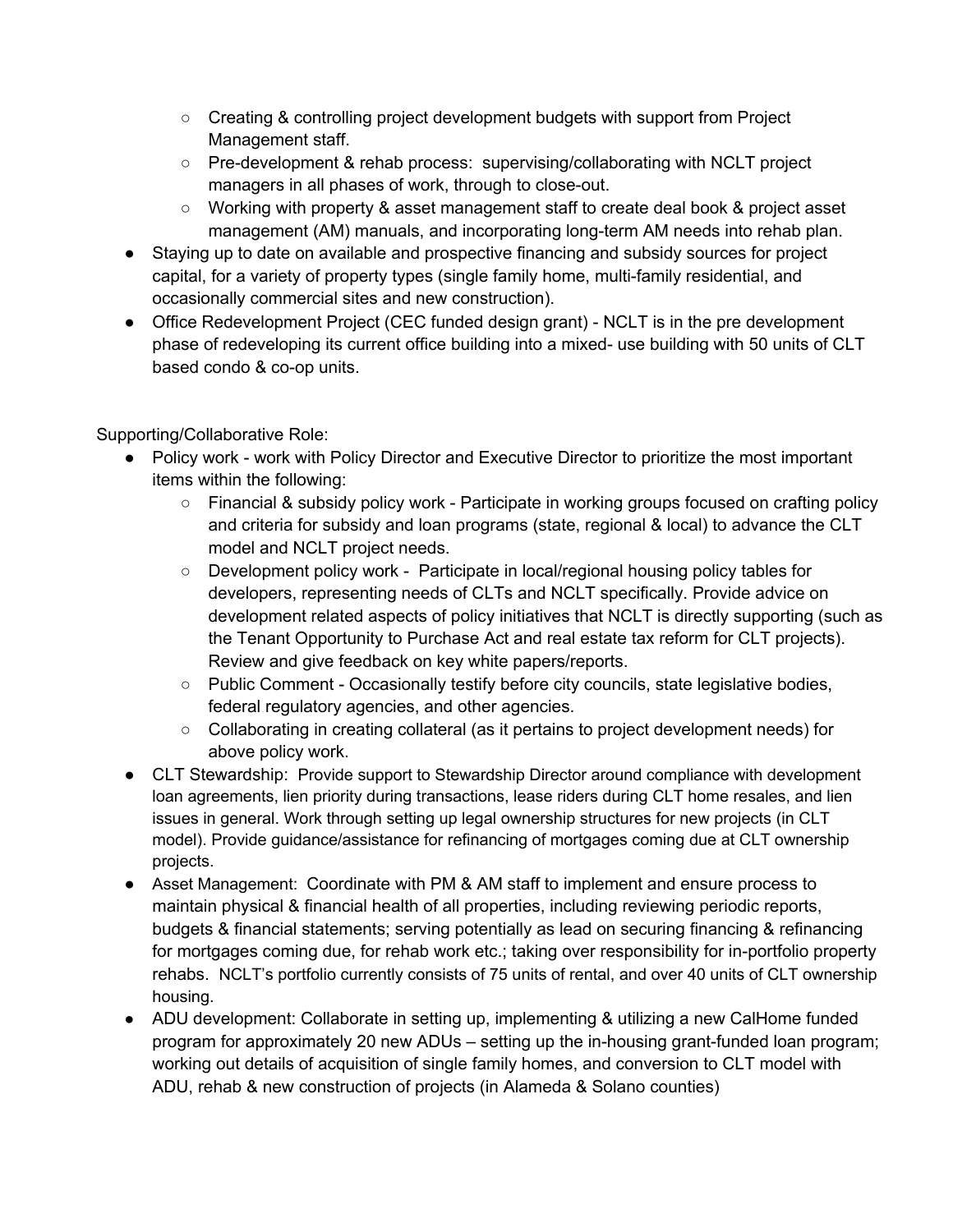## **CRITICAL EXPERIENCE/SKILLS:**

- 5 20+ years experience in affordable housing developments in increasingly responsible roles, preferably in the Community Land Trust model, and particularly with small  $(1 – 20 \text{ unit})$ acquisition/rehab of occupied properties.
- Strong background in affordable housing finance, subsidy programs, and innovative subsidy/finance solutions for project capital.
- Experience working with residents of diverse backgrounds with deep respect (valuing residents' perspective and experience).
- Experience supervising & collaborating with project-management, property management, resident-management staff, contractors and vendors.
- Having a RE broker's license is a bonus, or having an agent's license, with an interest in securing broker's license.

## **KEY PROFESSIONAL ATTRIBUTES:**

- Ability to work well in interdisciplinary teams and provide mutual support to property management, stewardship, and education staff.
- Ability to adapt to dynamic situations and to skillfully shift priorities to respond to urgent situations.
- Ability to work independently and take initiative to meet critical deadlines & to pro-actively use creative problem-solving in a challenging financing & regulatory landscape.
- Detail oriented, including experience with record-keeping, using databases, spreadsheets & electronic filing systems.

**SALARY:** FTE salary range of \$120K - \$155K, annually, depending on experience and qualifications.

**BENEFITS:** NCLT offers a competitive package of benefits for all staff including opportunities for professional development and cross training, sick/vacation/family leave, flexible work hours and location, health benefits, SIMPLE IRA matching retirement plan, and a sabbatical program every 5 years.

**TO APPLY:** Please submit a resume, letter of interest and at least 3 professional references to jobs@nclt.org. We encourage applications as early as possible, with the intent to begin interviews by May 15, 2022. Details at https://nclt.org/jobs.

**HOURS:** Full time / 40 hrs. Option of reduced week (min 32 hours) on FTE basis.

**About NCLT:** Founded in 1973 and headquartered in Berkeley, the Northern California Land Trust is a Community Land Trust (CLT) that develops permanently affordable housing and community facilities in the Community Land Trust model. California's oldest community land trust, NCLT is a small but complex non-profit organization that bridges community driven real estate development, social finance, technical assistance with direct service and housing for our residents, community members and a broad range of coalition partners. https://nclt.org